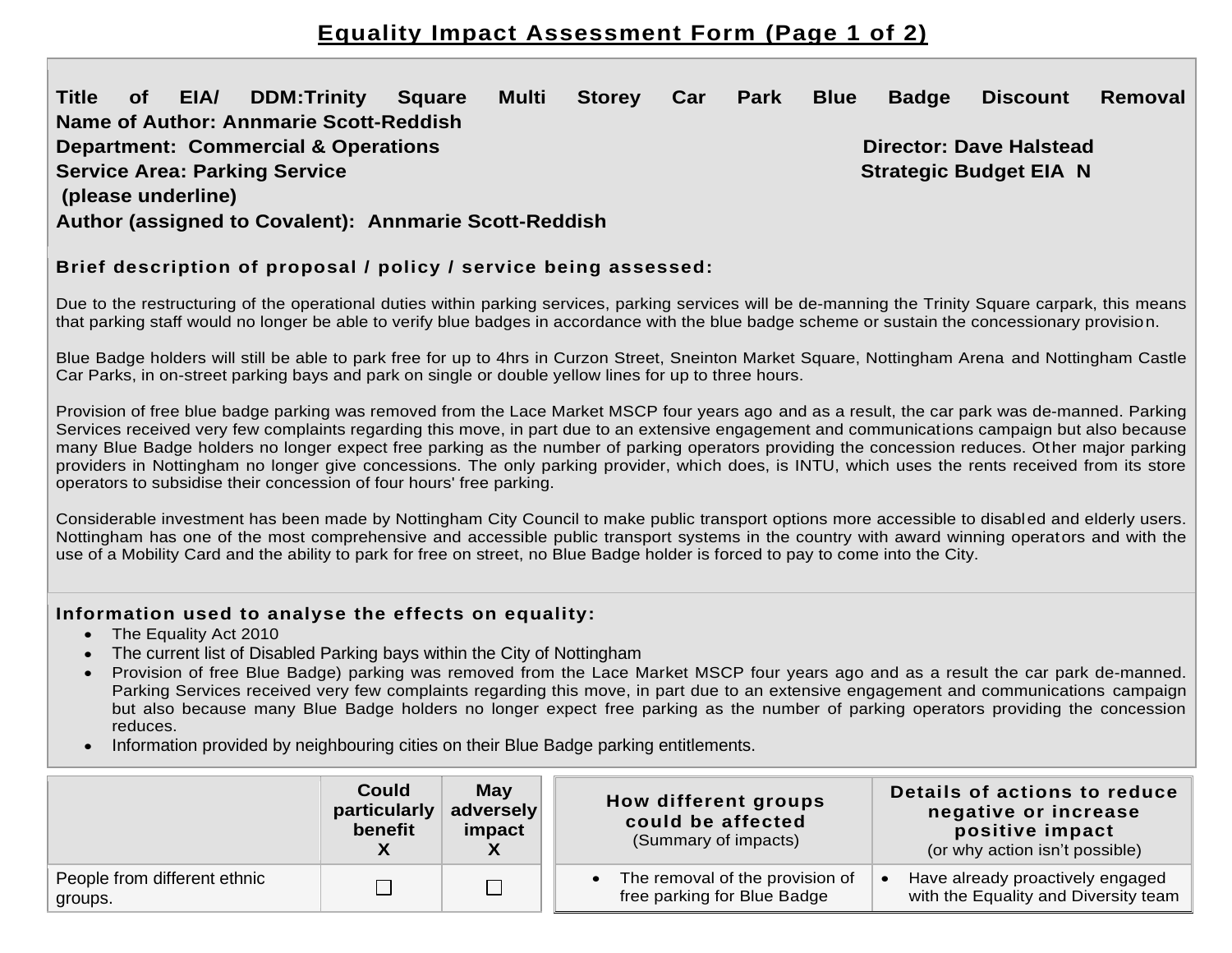| Men                                                                                                                                                                                                                       | $\Box$            | $\Box$      | holders. Blue Badge bays will<br>continue to be provided in trinity<br>square carpark but normal-<br>parking charges will apply. This<br>means that anyone with a Blue<br>Badge will have to pay to park in<br>Trinity Square MSCP.<br>Castle Car Parks, in on-street                                                                                                                                                                                                                                                                                            | (Annette Molyneux), IRIS Project,<br>Disability Involvement Group (DIG),<br><b>Disabled Employee Support</b><br>Network (DESN) on the 25 <sup>th</sup> October<br>2017 regarding the proposal.<br>There are Blue Badge parking<br>spaces in other locations that<br>enable Blue Badge holder's to park<br>for free for up to 4hrs in Curzon<br>Street, Sneinton Market Square,                                                                                                                                                                                      |
|---------------------------------------------------------------------------------------------------------------------------------------------------------------------------------------------------------------------------|-------------------|-------------|------------------------------------------------------------------------------------------------------------------------------------------------------------------------------------------------------------------------------------------------------------------------------------------------------------------------------------------------------------------------------------------------------------------------------------------------------------------------------------------------------------------------------------------------------------------|---------------------------------------------------------------------------------------------------------------------------------------------------------------------------------------------------------------------------------------------------------------------------------------------------------------------------------------------------------------------------------------------------------------------------------------------------------------------------------------------------------------------------------------------------------------------|
| Women                                                                                                                                                                                                                     | $\vert \ \ \vert$ | $\Box$      |                                                                                                                                                                                                                                                                                                                                                                                                                                                                                                                                                                  |                                                                                                                                                                                                                                                                                                                                                                                                                                                                                                                                                                     |
| <b>Trans</b>                                                                                                                                                                                                              | $\Box$            | $\Box$      |                                                                                                                                                                                                                                                                                                                                                                                                                                                                                                                                                                  |                                                                                                                                                                                                                                                                                                                                                                                                                                                                                                                                                                     |
| Disabled people or carers.                                                                                                                                                                                                | $\Box$            | $\boxtimes$ |                                                                                                                                                                                                                                                                                                                                                                                                                                                                                                                                                                  |                                                                                                                                                                                                                                                                                                                                                                                                                                                                                                                                                                     |
| Pregnancy/ Maternity                                                                                                                                                                                                      | $\Box$            | $\Box$      |                                                                                                                                                                                                                                                                                                                                                                                                                                                                                                                                                                  |                                                                                                                                                                                                                                                                                                                                                                                                                                                                                                                                                                     |
| People of different faiths/ beliefs<br>and those with none.                                                                                                                                                               | $\Box$            | $\Box$      |                                                                                                                                                                                                                                                                                                                                                                                                                                                                                                                                                                  |                                                                                                                                                                                                                                                                                                                                                                                                                                                                                                                                                                     |
| Lesbian, gay or bisexual people.                                                                                                                                                                                          | $\Box$            | $\Box$      |                                                                                                                                                                                                                                                                                                                                                                                                                                                                                                                                                                  | Nottingham Arena and Nottingham                                                                                                                                                                                                                                                                                                                                                                                                                                                                                                                                     |
| Older                                                                                                                                                                                                                     | $\Box$            | $\Box$      |                                                                                                                                                                                                                                                                                                                                                                                                                                                                                                                                                                  | parking bays and park on single or                                                                                                                                                                                                                                                                                                                                                                                                                                                                                                                                  |
| Younger                                                                                                                                                                                                                   | $\Box$            | $\Box$      |                                                                                                                                                                                                                                                                                                                                                                                                                                                                                                                                                                  | double yellow lines for up to three<br>hours.                                                                                                                                                                                                                                                                                                                                                                                                                                                                                                                       |
| Other (e.g. marriage/ civil<br>partnership, looked after children,<br>cohesion/ good relations,<br>vulnerable children/ adults).<br>Please underline the group(s)<br>/issue more adversely affected<br>or which benefits. | $\Box$            | $\Box$      | Any member of the public that holds $\bullet$<br>a Blue Badge currently takes a<br>ticket on entry to our MSCP's. At<br>various locations, designated<br>disabled spaces are available, but<br>all Blue Badge holders may park in<br>any available space. To exit an<br>MSCP Blue Badge holders are<br>required to visit the customer<br>service desk to validate their ticket<br>to receive four hours parking free.<br>The move to an unmanned<br>operation may result in lone female<br>patrons feeling less safe when<br>using the car parks at quiet times. | Full and thorough media<br>communication campaign. This will<br>involve producing a leaflet, advising<br>of the change and informing Blue<br>Badge holders where they are still<br>able to park for free i.e. on street/off<br>street. These will be distributed to<br>the groups mentioned above; Tourist<br>Information centre and the<br>information will be included on the<br>parking services website.<br>Remote control and observation of<br>the car parks via CCTV links to<br>identify unwanted activity and<br>provide for a quick response if<br>needed |

| Outcome(s) of equality impact assessment:                                 |                                         |
|---------------------------------------------------------------------------|-----------------------------------------|
| •No major change needed $\square$ •Adjust the policy/proposal $\boxtimes$ | • Adverse impact but continue $\square$ |
| •Stop and remove the policy/proposal $\Box$                               |                                         |